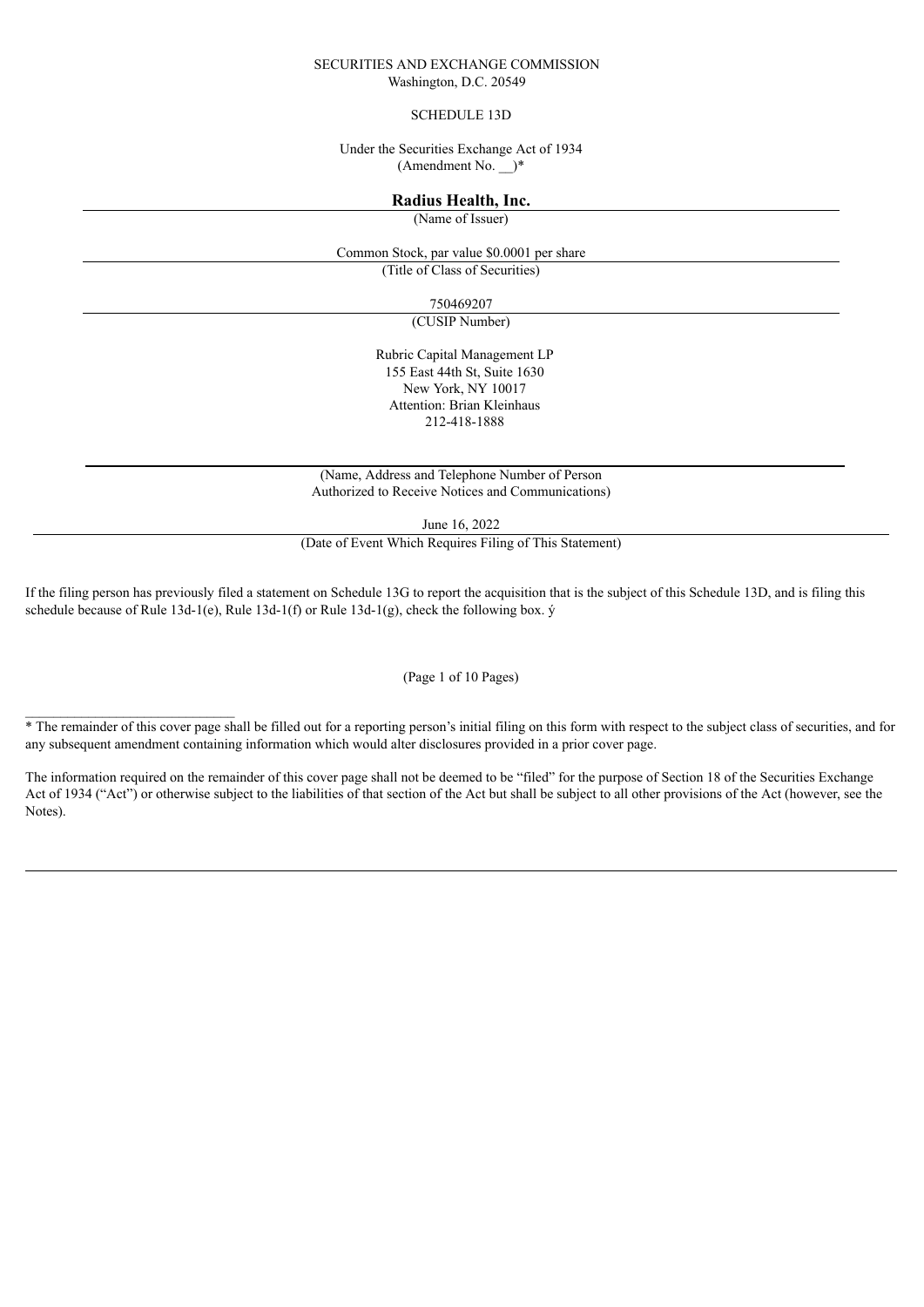|                                      | <b>NAME OF REPORTING PERSON</b>                    |                                                                                |            |  |  |  |  |  |
|--------------------------------------|----------------------------------------------------|--------------------------------------------------------------------------------|------------|--|--|--|--|--|
| 1                                    | Rubric Capital Management LP                       |                                                                                |            |  |  |  |  |  |
|                                      |                                                    |                                                                                |            |  |  |  |  |  |
| $\overline{2}$                       |                                                    | CHECK THE APPROPRIATE BOX IF A MEMBER OF A GROUP                               | (a) $\Box$ |  |  |  |  |  |
|                                      |                                                    |                                                                                | (b)        |  |  |  |  |  |
|                                      | <b>SEC USE ONLY</b>                                |                                                                                |            |  |  |  |  |  |
| $\overline{3}$                       |                                                    |                                                                                |            |  |  |  |  |  |
|                                      | <b>SOURCE OF FUNDS</b><br>AF                       |                                                                                |            |  |  |  |  |  |
| 4                                    |                                                    |                                                                                |            |  |  |  |  |  |
|                                      |                                                    |                                                                                |            |  |  |  |  |  |
| 5                                    |                                                    | CHECK BOX IF DISCLOSURE OF LEGAL PROCEEDING IS REQUIRED PURSUANT TO ITEMS 2(d) | П          |  |  |  |  |  |
|                                      | or $2(e)$                                          |                                                                                |            |  |  |  |  |  |
|                                      | CITIZENSHIP OR PLACE OF ORGANIZATION               |                                                                                |            |  |  |  |  |  |
| 6                                    | <b>State of Delaware</b>                           |                                                                                |            |  |  |  |  |  |
|                                      |                                                    |                                                                                |            |  |  |  |  |  |
|                                      | 7                                                  | <b>SOLE VOTING POWER</b><br>$-0-$                                              |            |  |  |  |  |  |
|                                      |                                                    |                                                                                |            |  |  |  |  |  |
| <b>NUMBER OF</b>                     |                                                    | <b>SHARED VOTING POWER</b>                                                     |            |  |  |  |  |  |
| <b>SHARES</b><br><b>BENEFICIALLY</b> | 8                                                  | 6,959,305 shares of Common Stock                                               |            |  |  |  |  |  |
| <b>OWNED BY</b>                      |                                                    |                                                                                |            |  |  |  |  |  |
| <b>EACH</b>                          | 9                                                  | <b>SOLE DISPOSITIVE POWER</b>                                                  |            |  |  |  |  |  |
| <b>REPORTING</b>                     |                                                    | $-0-$                                                                          |            |  |  |  |  |  |
| PERSON WITH:                         |                                                    | <b>SHARED DISPOSITIVE POWER</b>                                                |            |  |  |  |  |  |
|                                      | 10                                                 | 6,959,305 shares of Common Stock                                               |            |  |  |  |  |  |
|                                      |                                                    |                                                                                |            |  |  |  |  |  |
|                                      | AGGREGATE AMOUNT BENEFICIALLY OWNED BY EACH PERSON |                                                                                |            |  |  |  |  |  |
| 11                                   |                                                    | 6,959,305 shares of Common Stock                                               |            |  |  |  |  |  |
|                                      |                                                    |                                                                                |            |  |  |  |  |  |
| 12                                   |                                                    | CHECK IF THE AGGREGATE AMOUNT IN ROW (11) EXCLUDES CERTAIN SHARES              | П          |  |  |  |  |  |
|                                      | PERCENT OF CLASS REPRESENTED BY AMOUNT IN ROW (11) |                                                                                |            |  |  |  |  |  |
| 13                                   | 14.62%                                             |                                                                                |            |  |  |  |  |  |
|                                      |                                                    |                                                                                |            |  |  |  |  |  |
|                                      | TYPE OF REPORTING PERSON                           |                                                                                |            |  |  |  |  |  |
| 14                                   | PN, IA                                             |                                                                                |            |  |  |  |  |  |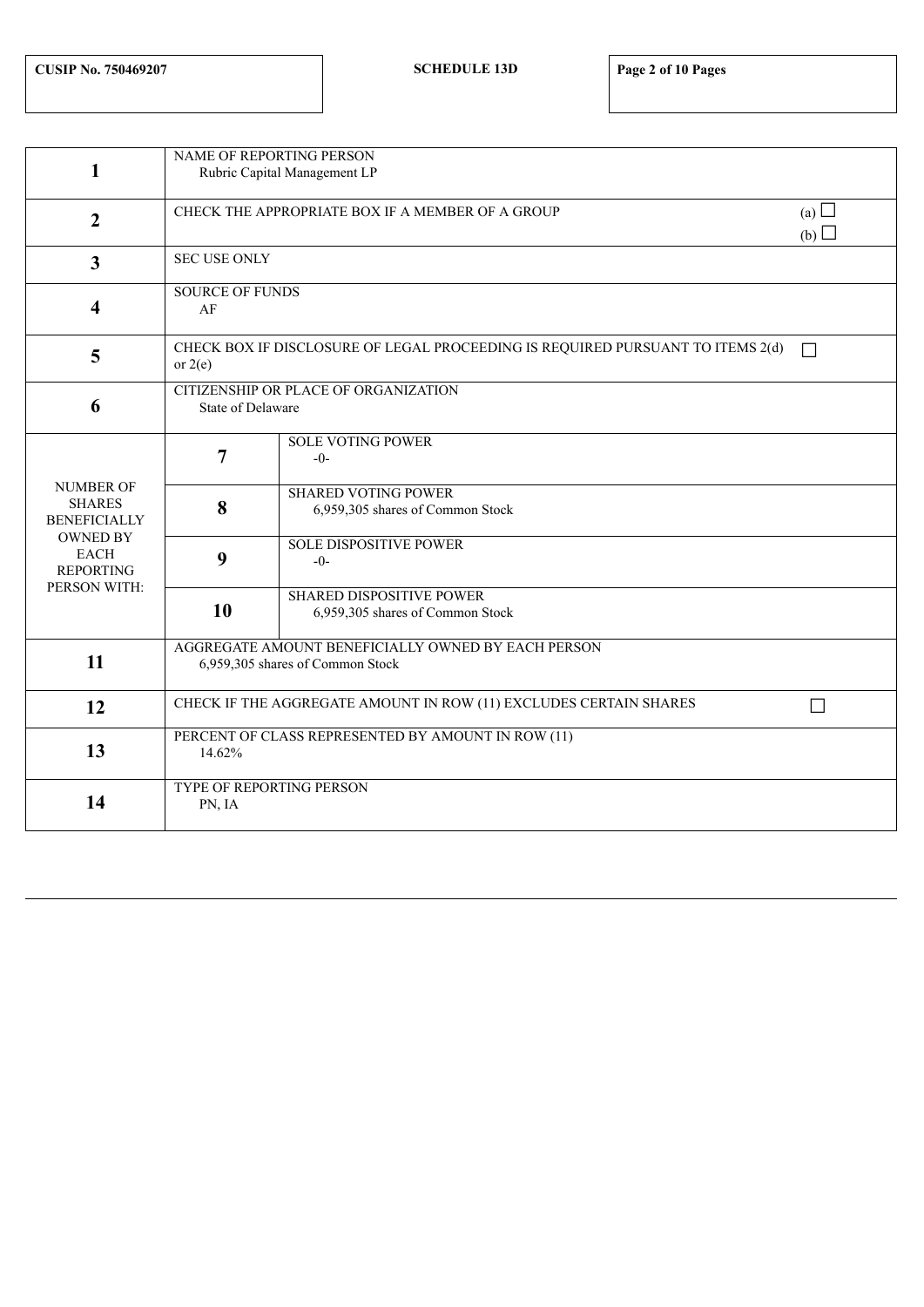|                                | <b>NAME OF REPORTING PERSON</b>                                                        |                                                                                |        |  |  |  |  |  |  |
|--------------------------------|----------------------------------------------------------------------------------------|--------------------------------------------------------------------------------|--------|--|--|--|--|--|--|
| 1                              | David Rosen                                                                            |                                                                                |        |  |  |  |  |  |  |
|                                |                                                                                        |                                                                                |        |  |  |  |  |  |  |
| $\overline{2}$                 | CHECK THE APPROPRIATE BOX IF A MEMBER OF A GROUP                                       |                                                                                |        |  |  |  |  |  |  |
|                                |                                                                                        |                                                                                | (b)    |  |  |  |  |  |  |
|                                | <b>SEC USE ONLY</b>                                                                    |                                                                                |        |  |  |  |  |  |  |
| $\overline{3}$                 |                                                                                        |                                                                                |        |  |  |  |  |  |  |
|                                | <b>SOURCE OF FUNDS</b>                                                                 |                                                                                |        |  |  |  |  |  |  |
| 4                              | AF                                                                                     |                                                                                |        |  |  |  |  |  |  |
|                                |                                                                                        |                                                                                |        |  |  |  |  |  |  |
| 5                              | or $2(e)$                                                                              | CHECK BOX IF DISCLOSURE OF LEGAL PROCEEDING IS REQUIRED PURSUANT TO ITEMS 2(d) | $\Box$ |  |  |  |  |  |  |
|                                |                                                                                        |                                                                                |        |  |  |  |  |  |  |
| 6                              | CITIZENSHIP OR PLACE OF ORGANIZATION<br>United States of America                       |                                                                                |        |  |  |  |  |  |  |
|                                |                                                                                        |                                                                                |        |  |  |  |  |  |  |
|                                |                                                                                        | <b>SOLE VOTING POWER</b>                                                       |        |  |  |  |  |  |  |
|                                | $\overline{7}$                                                                         | $-0-$                                                                          |        |  |  |  |  |  |  |
| <b>NUMBER OF</b>               |                                                                                        | <b>SHARED VOTING POWER</b>                                                     |        |  |  |  |  |  |  |
| <b>SHARES</b>                  | 8                                                                                      | 6,959,305 shares of Common Stock                                               |        |  |  |  |  |  |  |
| <b>BENEFICIALLY</b>            |                                                                                        |                                                                                |        |  |  |  |  |  |  |
| <b>OWNED BY</b><br><b>EACH</b> |                                                                                        | <b>SOLE DISPOSITIVE POWER</b>                                                  |        |  |  |  |  |  |  |
| <b>REPORTING</b>               | 9                                                                                      | $-0-$                                                                          |        |  |  |  |  |  |  |
| PERSON WITH:                   |                                                                                        | <b>SHARED DISPOSITIVE POWER</b>                                                |        |  |  |  |  |  |  |
|                                | 10                                                                                     | 6,959,305 shares of Common Stock                                               |        |  |  |  |  |  |  |
|                                |                                                                                        |                                                                                |        |  |  |  |  |  |  |
| 11                             | AGGREGATE AMOUNT BENEFICIALLY OWNED BY EACH PERSON<br>6,959,305 shares of Common Stock |                                                                                |        |  |  |  |  |  |  |
|                                |                                                                                        |                                                                                |        |  |  |  |  |  |  |
|                                |                                                                                        |                                                                                |        |  |  |  |  |  |  |
| 12                             | CHECK IF THE AGGREGATE AMOUNT IN ROW (11) EXCLUDES CERTAIN SHARES<br>□                 |                                                                                |        |  |  |  |  |  |  |
|                                | PERCENT OF CLASS REPRESENTED BY AMOUNT IN ROW (11)                                     |                                                                                |        |  |  |  |  |  |  |
| 13                             | 14.62%                                                                                 |                                                                                |        |  |  |  |  |  |  |
|                                | TYPE OF REPORTING PERSON                                                               |                                                                                |        |  |  |  |  |  |  |
| 14                             | IN                                                                                     |                                                                                |        |  |  |  |  |  |  |
|                                |                                                                                        |                                                                                |        |  |  |  |  |  |  |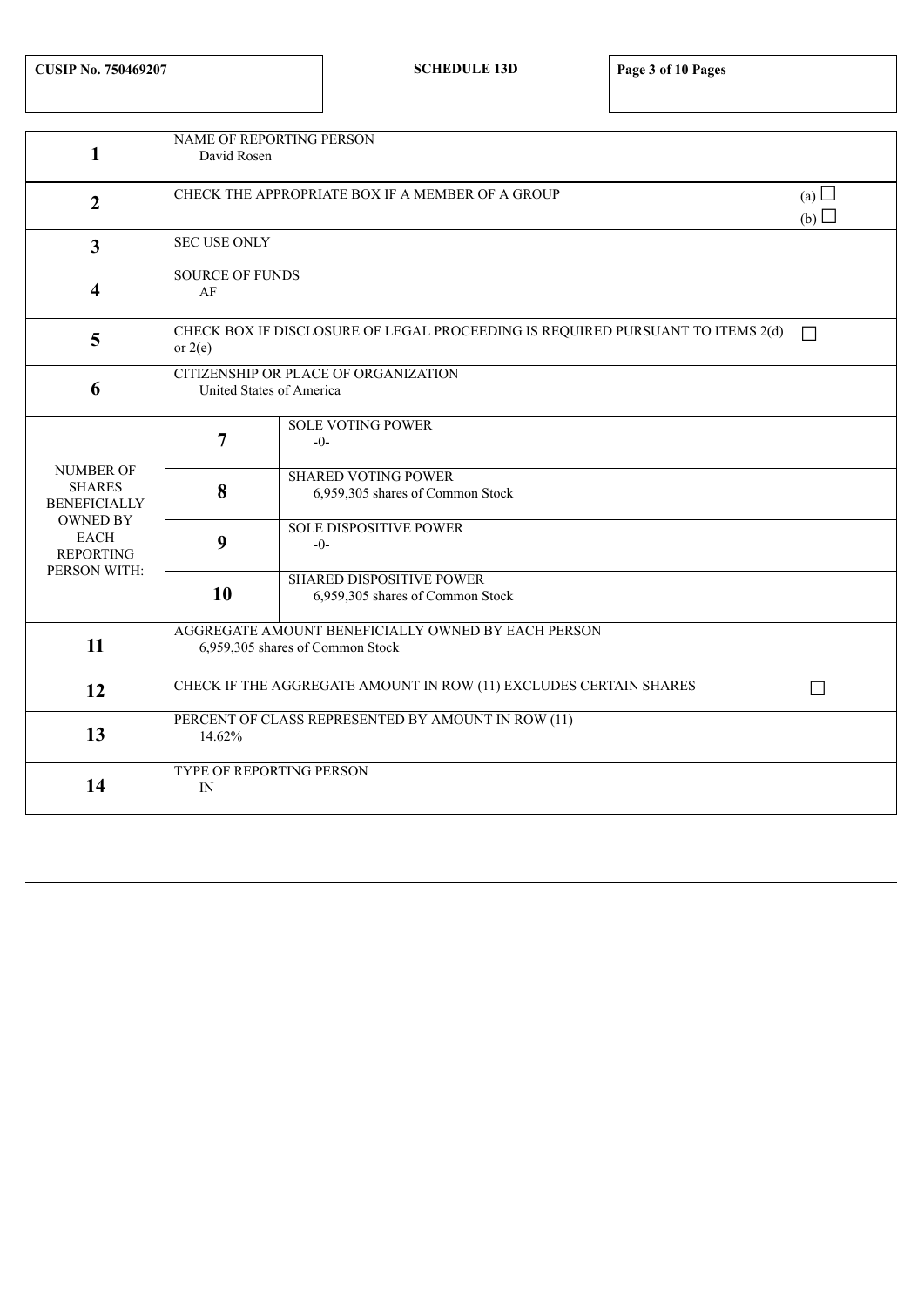## **Item 1. SECURITY AND ISSUER**

This statement on Schedule 13D (the "Schedule 13D") relates to the Common stock, par value \$0.0001 per share (the "Common" Stock"), of Radius Health, Inc., a Delaware corporation (the "Issuer"). The Issuer's principal executive offices are located at 22 Boston Wharf Road, 7<sup>th</sup> Floor, Boston, Massachusetts 02210.

#### **Item 2. IDENTITY AND BACKGROUND**

- (a) This Schedule 13D is filed by:
	- (i) Rubric Capital Management LP ("Rubric Capital "), the investment adviser to certain investment funds and/or accounts (collectively, the "Rubric Funds") that hold shares of Common Stock reported herein; and
	- (ii) David Rosen ("Mr. Rosen"), Managing Member of Rubric Capital Management GP LLC, the general partner of Rubric Capital.

The foregoing persons are hereinafter sometimes collectively referred to as the "Reporting Persons." Any disclosures herein with respect to persons other than the Reporting Persons are made on information and belief after making inquiry to the appropriate party.

The filing of this statement should not be construed as an admission that any of the Reporting Persons is, for the purposes of Section 13 of the Act, the beneficial owner of the shares of Common Stock reported herein.

- (b) The address of the business office of the Reporting Persons is 155 East 44th St, Suite 1630, New York, NY 10017.
- (c) The principal business of: (i) Rubric Capital is to serve as investment manager the Rubric Funds and (ii) Mr. Rosen is to supervise and conduct all investment activities of Rubric Capital, including all investment decisions with respect to the assets of the Rubric Funds.
- (d) None of the Reporting Persons has, during the last five years, been convicted in a criminal proceeding (excluding traffic violations or similar misdemeanors).
- (e) None of the Reporting Persons has, during the last five years, been a party to a civil proceeding of a judicial or administrative body of competent jurisdiction and, as a result of such proceeding, was, or is subject to, a judgment, decree or final order enjoining future violations of, or prohibiting or mandating activities subject to, Federal or State securities laws or finding any violation with respect to such laws.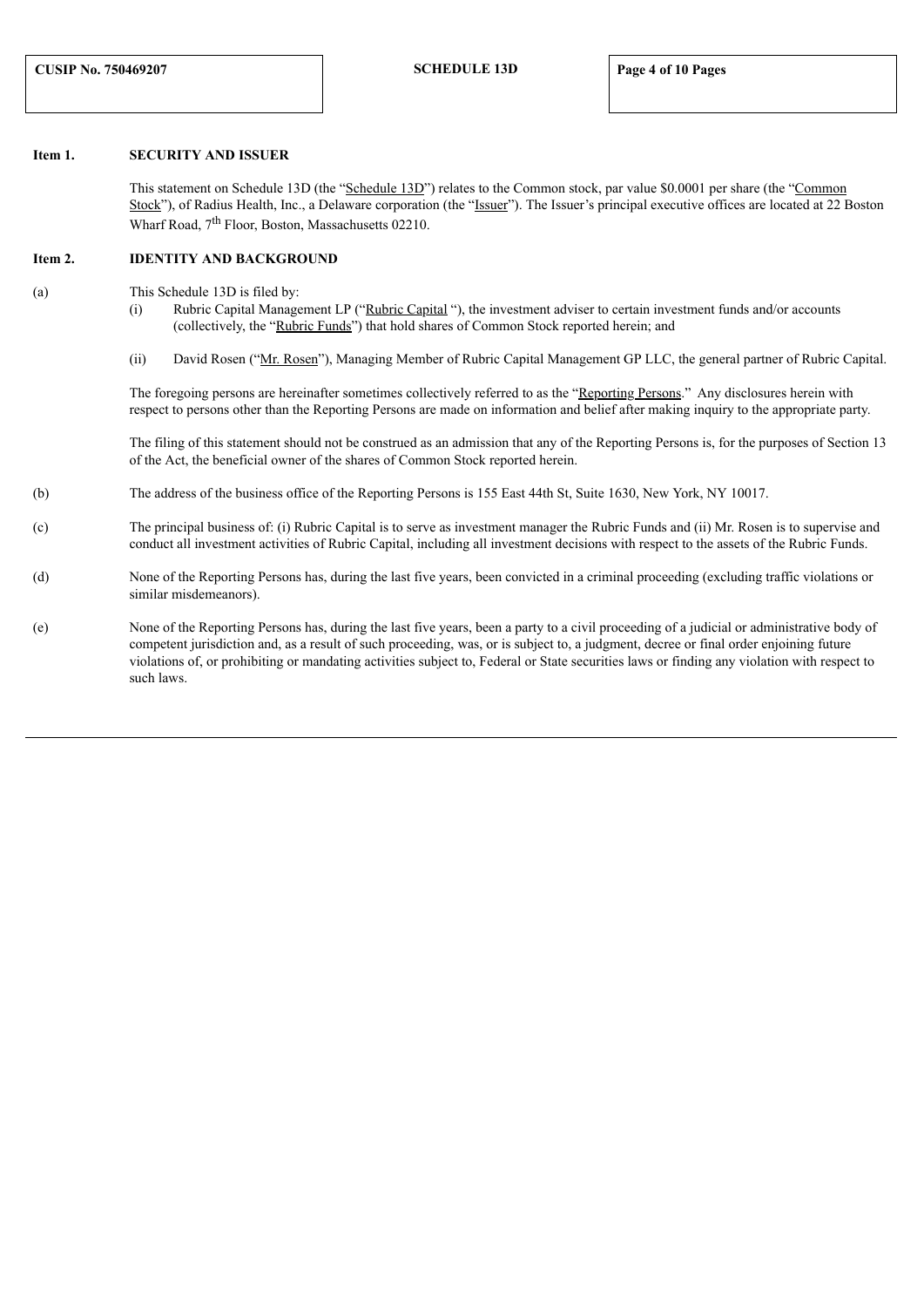(f) Rubric Capital is a limited partnership organized under the laws of the State of Delaware. Mr. Rosen is a United States of America citizen.

Schedule A attached hereto sets forth the information required by Instruction C of the instructions to Schedule 13D.

#### **Item 3. SOURCE AND AMOUNT OF FUNDS OR OTHER CONSIDERATION**

Funds for the purchase of the shares of Common Stock reported herein were derived from general working capital and margin account borrowings made in the ordinary course of business. In such instances, the positions held in the margin accounts are pledged as collateral security for the repayment of debit balances in the account, which may exist from time to time. Since other securities are held in the margin accounts, it is not possible to determine the amounts, if any, of margin used to purchase the shares of Common Stock reported herein. A total of approximately \$83.6 million was paid to acquire the shares of Common Stock reported herein.

## **Item 4. PURPOSE OF TRANSACTION**

On June 16, 2022, the Rubric Capital issued a press release announcing that it sent a letter to the board of directors of the Issuer (the "June 2022 Letter") informing the Issuer that it intends to vote for the Velan-Repertoire slate at the Issuer's upcoming annual meeting of stockholders. The foregoing description of the June 2022 Letter is qualified in its entirety by reference to the full text of the letter, a copy of which is attached hereto as Exhibit 2 and incorporated herein by reference.

The Reporting Persons have had and anticipate having further discussions with officers and directors of the Issuer in connection with the Reporting Persons' investment in the Issuer. The topics of these conversations may cover a range of issues, including those relating to the business of the Issuer, management, the board, investor communications, operations, capital allocation, dividend policy, financial condition, mergers and acquisitions strategy, overall business strategy, executive compensation and corporate governance. The Reporting Persons may also have similar conversations with other stockholders or other interested parties, such as industry analysts, existing or potential strategic partners or competitors, investment professionals and other investors and may exchange information with any such persons or the Issuer pursuant to appropriate confidentiality or similar agreements (which may contain customary standstill provisions).

The Reporting Persons intend to review their investments in the Issuer on a continuing basis. Depending on various factors, including, without limitation, the Issuer's financial position and strategic direction, the outcome of the discussions and actions referenced above, actions taken by the Issuer's board of directors, price levels of the Common Stock, liquidity requirements and other investment opportunities available to the Reporting Persons, conditions in the securities market and general economic and industry conditions, the Reporting Persons may in the future take actions with respect to their investment position in the Issuer as they deem appropriate, including, without limitation, purchasing additional shares of Common Stock or other instruments that are based upon or relate to the value of the Common Stock or the Issuer in the open market or otherwise, selling some or all of the securities reported herein, and/or engaging in hedging or similar transactions with respect to the Common Stock.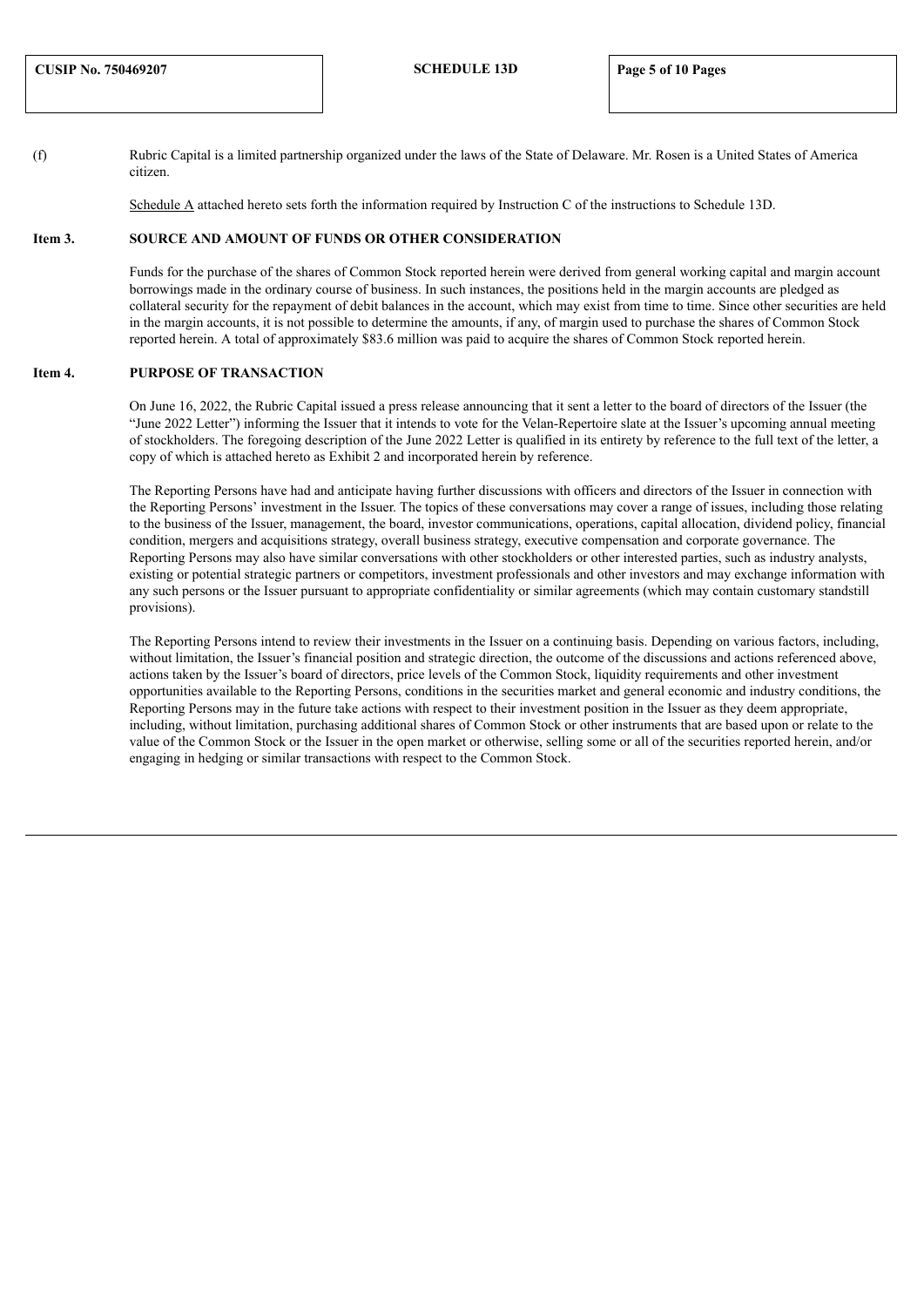## **Item 5. INTEREST IN SECURITIES OF THE ISSUER**

- (a) See rows (11) and (13) of the cover pages to this Schedule 13D for the aggregate number of shares of Common Stock and percentages of shares of Common Stock beneficially owned by each of the Reporting Persons. The percentages used in this Schedule 13D are calculated based upon 47,600,500 shares of Common Stock reported to be outstanding as of June 3, 2022, in the Issuer's Definitive Proxy Statement on Schedule 14A filed with the Securities and Exchange Commission on June 6, 2022.
- (b) See rows (7) through (10) of the cover pages to this Schedule 13D for the number of shares of Common Stock as to which each Reporting Person has the sole or shared power to vote or direct the vote and sole or shared power to dispose or to direct the disposition.
- (c) The Reporting Persons did not enter into any transactions in the shares of Common Stock within the past sixty days.
- (d) See Item 2. Rubric Capital Master Fund LP, a Rubric Fund, has the right to receive or the power to direct the receipt of dividends from, or the proceeds from the sale of, more than 5% of the shares of Common Stock.
- (e) Not applicable.

#### **Item 6. CONTRACTS, ARRANGEMENTS, UNDERSTANDINGS OR RELATIONSHIPS WITH RESPECT TO SECURITIES OF THE ISSUER**

Other than the Joint Filing Agreement attached as Exhibit 1 hereto, there are no contracts, arrangements, understandings or relationships (legal or otherwise) among the persons named in Item 2 hereof and between such persons and any person with respect to any securities of the Issuer, including but not limited to transfer or voting of any other securities, finder's fees, joint ventures, loan or option arrangements, puts or calls, guarantees of profits, divisions of profits or loss, or the giving or withholding of proxies, including any securities pledged or otherwise subject to a contingency the occurrence of which would give another person voting power or investment power over such securities other than standard default and similar provisions contained in loan agreements.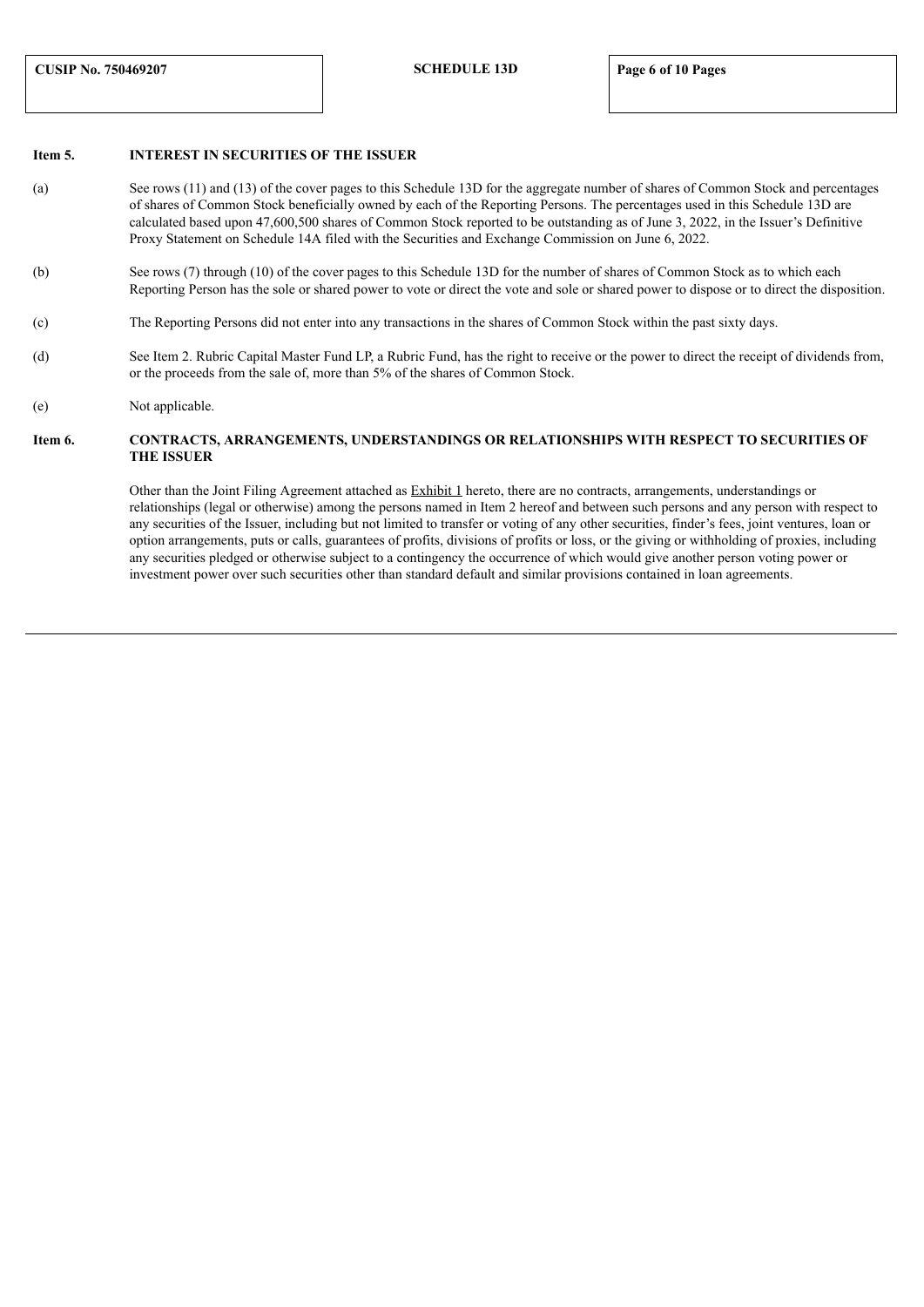## **Item 7. MATERIAL TO BE FILED AS EXHIBITS**

[Exhibit](#page-9-0) 1: Joint Filing Agreement Statement as required by Rule [13d-1\(k\)\(1\)](#page-9-0) under the Act.

[Exhibit](#page-10-0) 2: Letter from the [Reporting](#page-10-0) Persons to the Issuer dated June 16, 2022.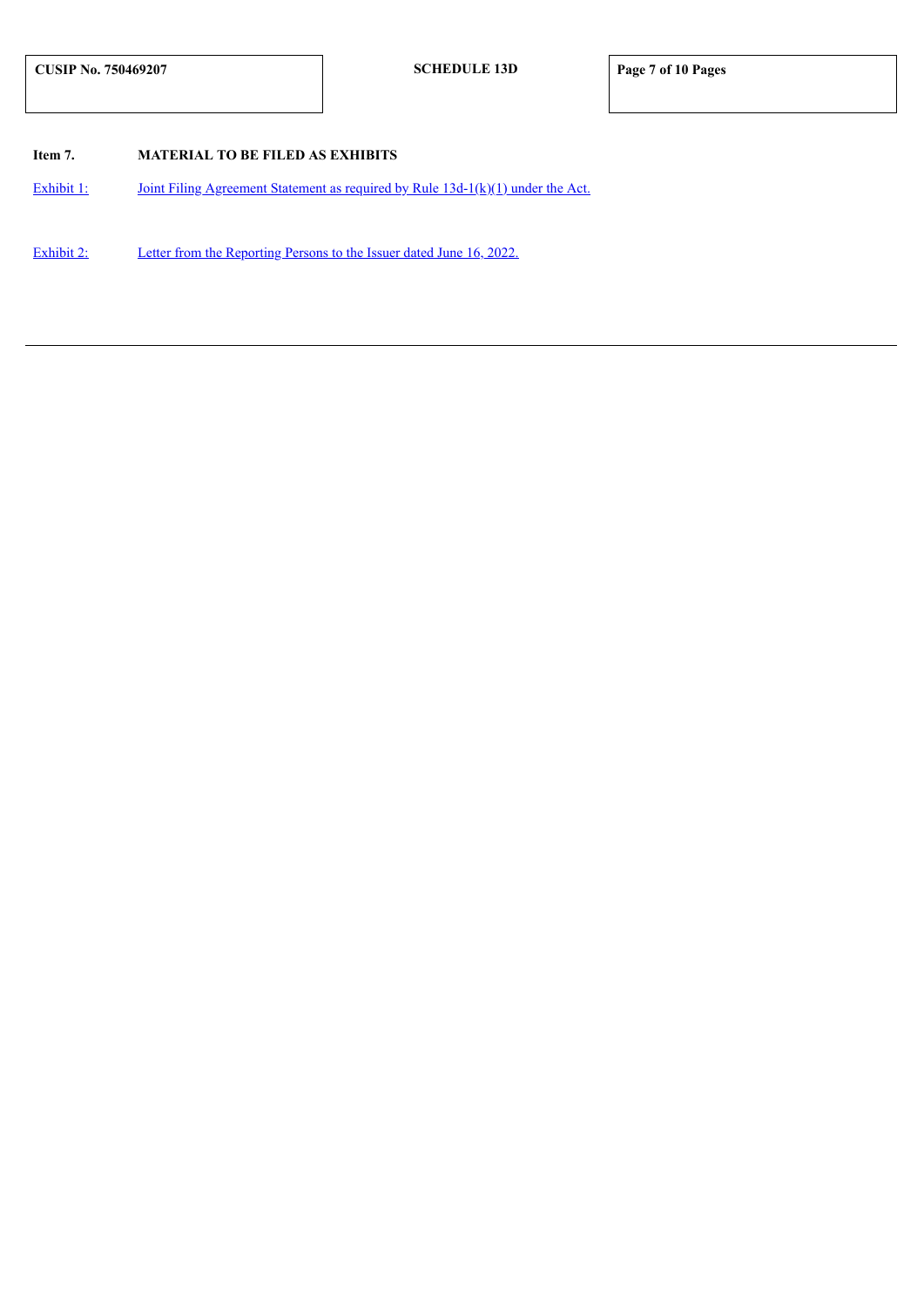## **SIGNATURES**

After reasonable inquiry and to the best of his or its knowledge and belief, each of the undersigned certifies that the information set forth in this statement is true, complete and correct.

Date: June 16, 2022

RUBRIC CAPITAL MANAGEMENT LP

By: /s/ Michael Nachmani Name: Michael Nachmani Title: Chief Operating Officer

/s/ David Rosen **DAVID ROSEN**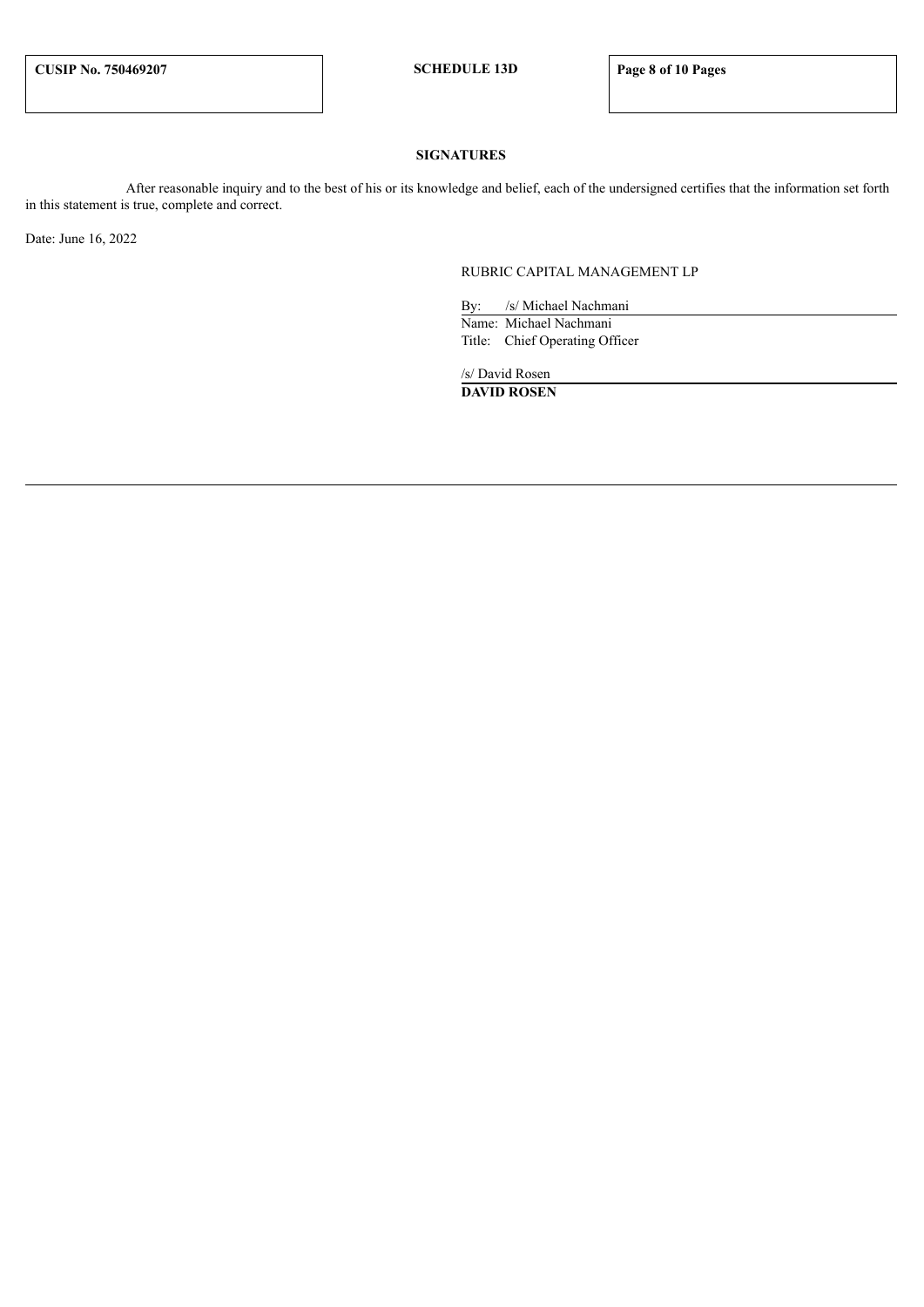## Schedule A

#### GENERAL PARTNERS, CONTROL PERSONS, DIRECTORS AND EXECUTIVE OFFICERS OF CERTAIN REPORTING PERSONS

The following sets forth the name, position, address, principal occupation and citizenship of each general partner, control person, director and/or executive officer of the applicable Reporting Persons (the "Instruction C Persons"). To the best of the Reporting Persons' knowledge, (i) none of the Instruction C Persons during the last five years has been convicted in a criminal proceeding (excluding traffic violations or other similar misdemeanors) or been a party to a civil proceeding of a judicial or administrative body of competent jurisdiction and as a result of such proceeding was or is subject to a judgment, decree or final order enjoining future violations of, or prohibiting or mandating activities subject to, federal or state securities laws or finding any violation with respect to such laws and (ii) none of the Instruction C Persons owns any shares of Common Stock or is party to any contract or agreement as would require disclosure in this Schedule 13D.

## REPORTING PERSON: RUBRIC CAPITAL MANAGEMENT LP

Rubric Capital Management GP LLC serves as the general partner of Rubric Capital. The principal business of Rubric Capital Management GP LLC is to serve as general partner of Rubric Capital. Its business address is c/o Rubric Capital Management LP, 155 East 44th St, Suite 1630, New York, NY 10017. Rubric Capital Management GP LLC is a Delaware limited liability Company. Mr. Rosen, a Reporting Person, serves as the managing member of Rubric Capital Management GP LLC.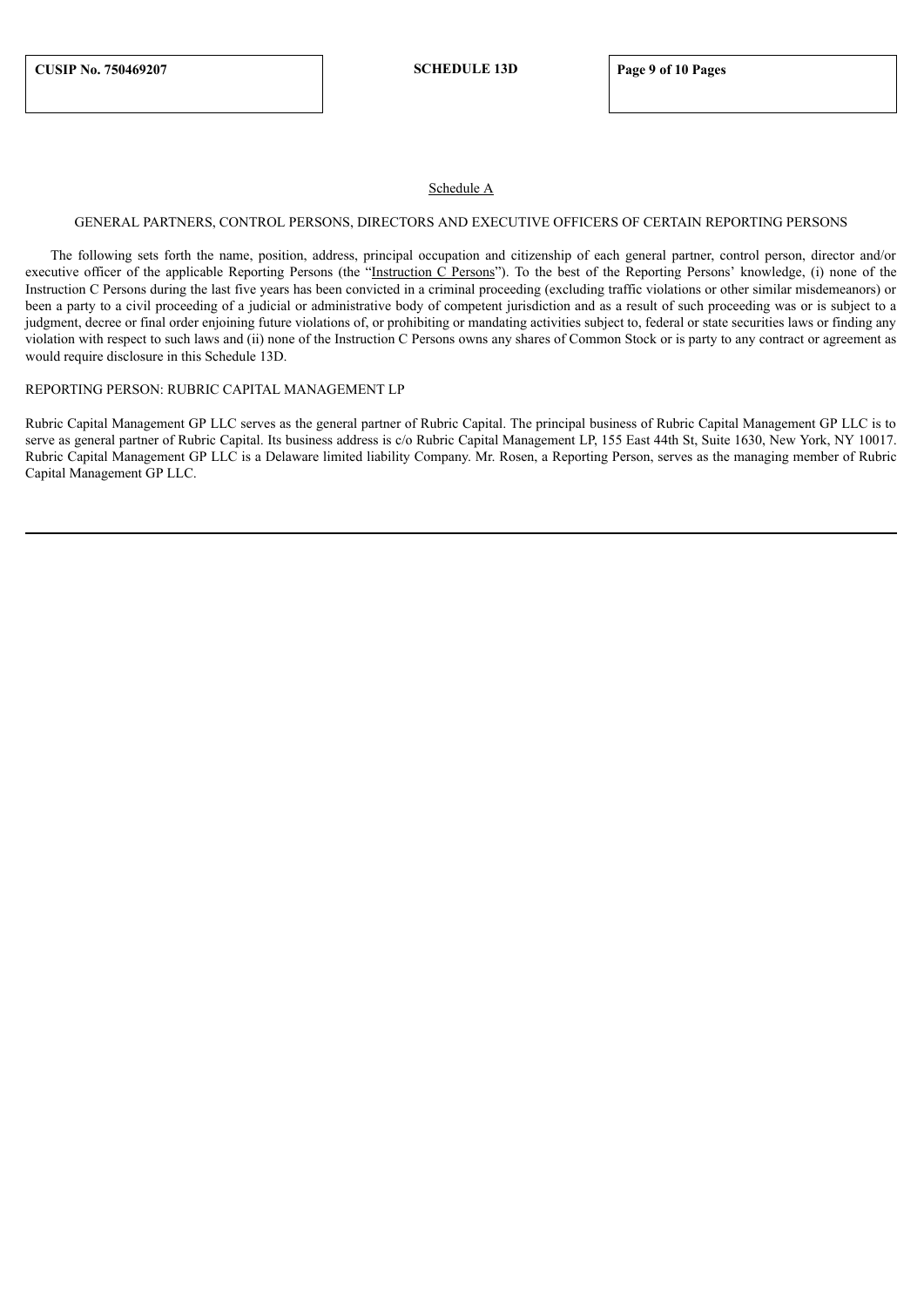## **EXHIBIT 1**

## **JOINT FILING AGREEMENT PURSUANT TO RULE 13d-1(k)**

<span id="page-9-0"></span>The undersigned acknowledge and agree that the foregoing statement on Schedule 13D is filed on behalf of each of the undersigned and that all subsequent amendments to this statement on Schedule 13D shall be filed on behalf of each of the undersigned without the necessity of filing additional joint filing agreements. The undersigned acknowledge that each shall be responsible for the timely filing of such amendments, and for the completeness and accuracy of the information concerning him or it contained herein and therein, but shall not be responsible for the completeness and accuracy of the information concerning the others, except to the extent that he or it knows or has reason to believe that such information is inaccurate.

DATE: June 16, 2022

## RUBRIC CAPITAL MANAGEMENT LP

By: /s/ Michael Nachmani Name: Michael Nachmani

Title: Chief Operating Officer

/s/ David Rosen **DAVID ROSEN**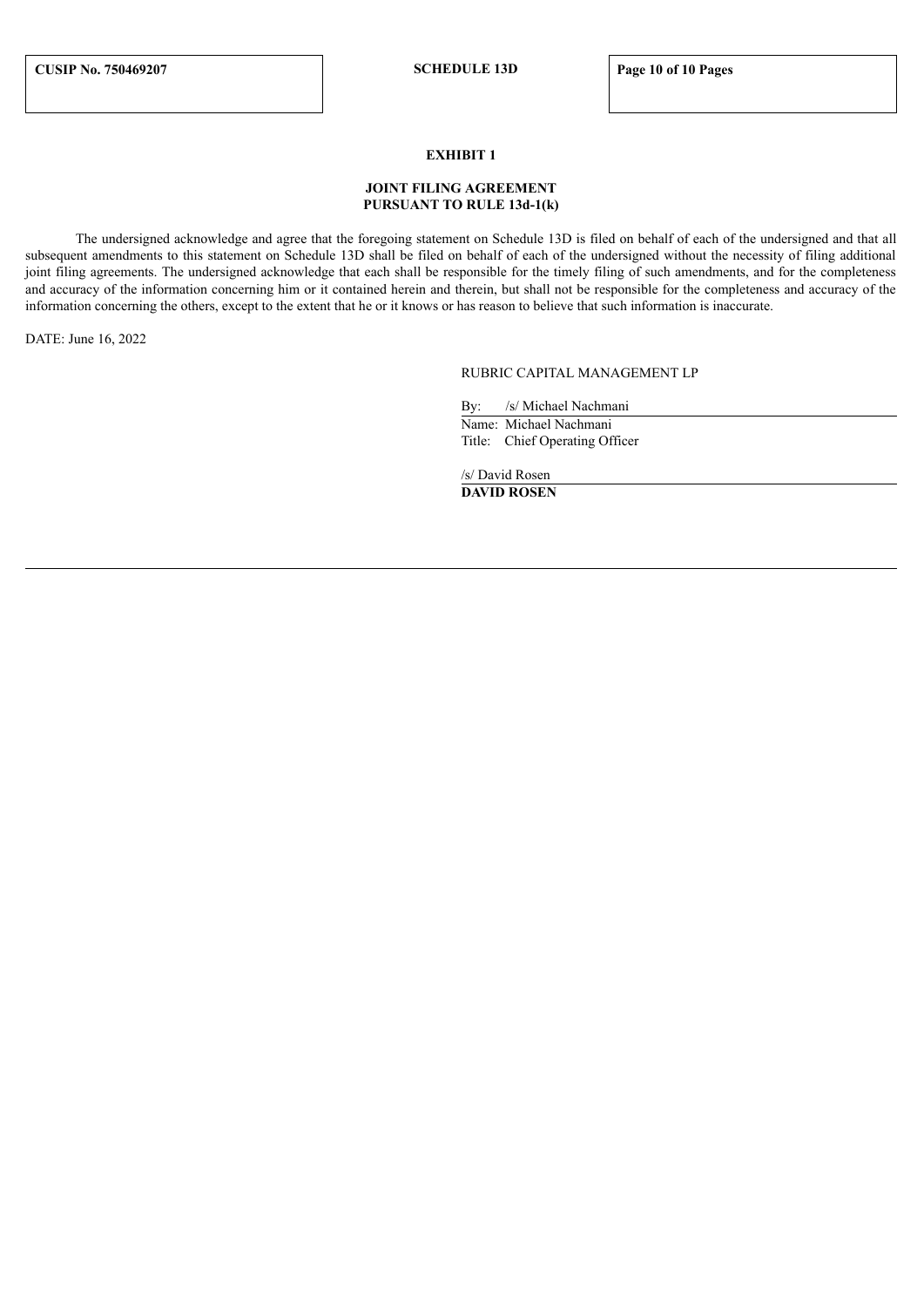

<span id="page-10-0"></span>June 16, 2022

The Board of Directors Radius Health, Inc. 22 Boston Wharf Road 7 th Floor Boston, Massachusetts 02210 Attention: Owen Hughes, Chairman

Dear Members of the Board of Directors (the "Board"):

I am writing you on behalf of Rubric Capital Management LP (together, "Rubric", "we", or "our"), whose managed funds and accounts collectively own approximately 14.62% of the common stock of Radius Health, Inc. (the "Company" or "Radius"). In light of the back-and-forth commentary of the ongoing proxy contest between the Company and the Velan-Repertoire group, we felt compelled to write this letter in response to the Company's assertion that the activists are engaging in this process "presumably for the short-term benefit of two stockholders whose combined beneficial ownership is approximately 5% of our Company.<sup>"1</sup> After this letter it should be clear to the Board that other shareholders with significant holdings have serious concerns about the corporate governance at Radius.

We believe that unlocking the value potential in Radius will result from:

- 1. Maximizing the value of Tymlos
- 2. Maximizing the value of the elacestrant royalty
- 3. Generating cash flows to maximize the value of the Company's tax attributes
- 4. Putting in place and empowering the best possible team

## **1. Maximizing the value of Tymlos**

We believe Tymlos to be a strong asset, sustainably differentiated from other anabolic agents, with robust economics and a longer patent life than the market appreciates. These characteristics should warrant a premium valuation, even absent rapid growth, but have been hidden within Radius due to the Company's constant (and to date, fruitless) efforts in R&D (first the transdermal patch program, and now RAD011) which prevent those economics from generating cash flows.

Along with Q2 2021 earnings, the current management team presented the following slide which we found helpful at showing the underlying financial profile of Tymlos.

<sup>1</sup> [https://www.sec.gov/Archives/edgar/data/1428522/000119312522167901/d312837ddefa14a.htm](http://www.sec.gov/Archives/edgar/data/1428522/000119312522167901/d312837ddefa14a.htm) at p.4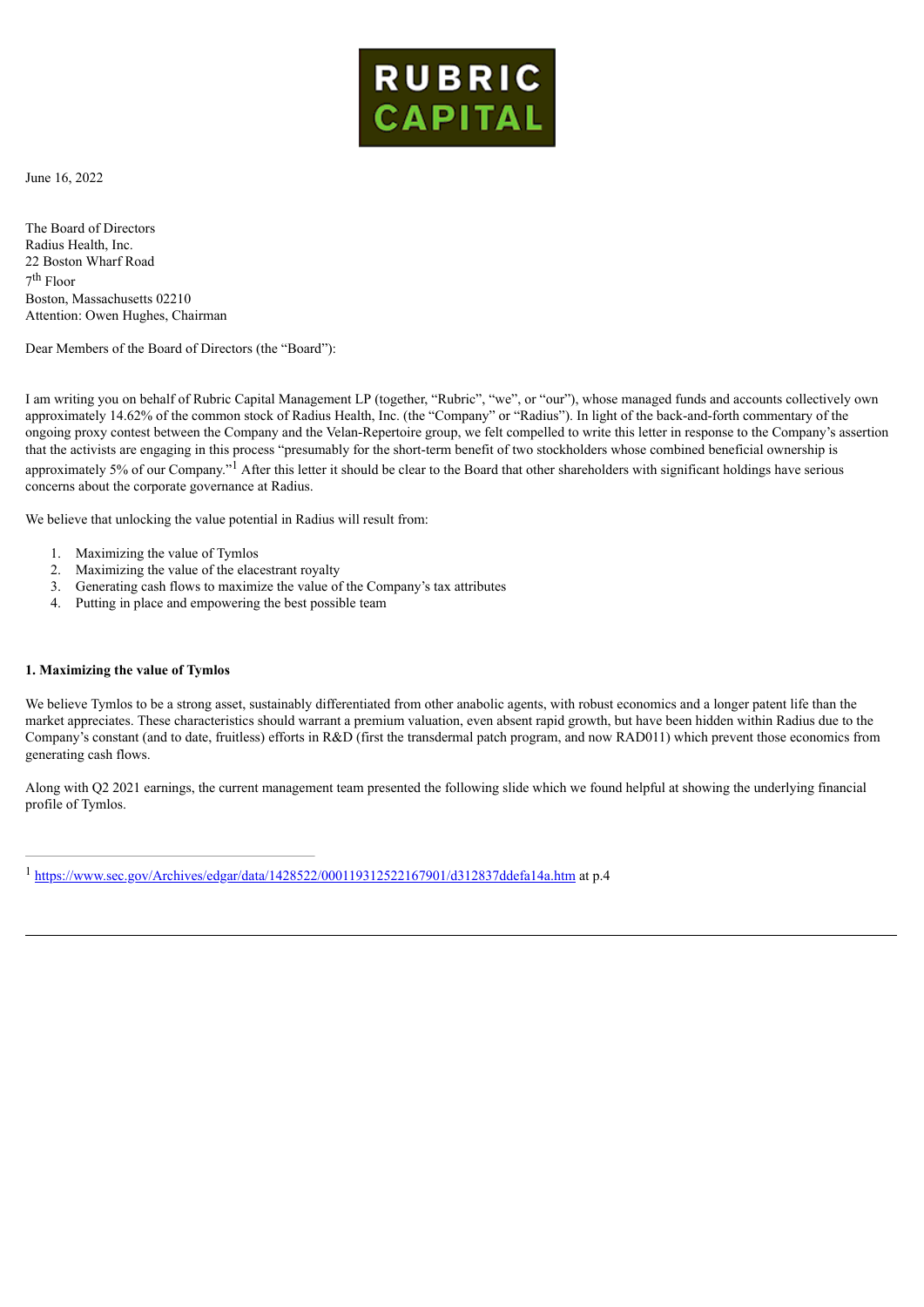# 2021 Forecast: Reaffirming Adjusted EBITDA Guidance

| USD million, non-US GAAP |  |  |  |  |
|--------------------------|--|--|--|--|
|                          |  |  |  |  |

|                           | Actual<br>FY 2019 | Actual<br>FY 2020 | 2021 Forecast    |             |              |        |               |        |         |
|---------------------------|-------------------|-------------------|------------------|-------------|--------------|--------|---------------|--------|---------|
|                           |                   |                   | SC <sub>US</sub> | <b>TDUS</b> | anti.        | Elace. | <b>RAD011</b> | Corp.  | FY 2021 |
| Product Revenue           | 173               | 208               | 240              |             |              |        |               | $\sim$ | 240     |
| Milestones & Royalties    |                   | 30                |                  | $\sim$      | 11           |        |               |        | 11      |
| <b>Total Revenue</b>      | \$173             | \$239             | \$240            |             | 511          |        |               |        | \$251   |
| <b>Gross Profit</b>       | \$158<br>2023 X   | \$222<br>---      | \$221<br>1259    | $\sim$      | \$11<br>93.W | $\sim$ | $\sim$        |        | \$232   |
| R&D <sup>(1,2)</sup>      | (107)             | (153)             | (40)             | (52)        | Ξ            | ÷      | (17)          |        | (109)   |
| SG&A <sup>(3)</sup>       | (137)             | (123)             | (75)             |             | (5)          | -      |               | (33)   | (113)   |
| <b>Operating Expenses</b> | (5244)            | (5276)            | (5115)           | (552)       | (55)         | $\sim$ | (517)         | (533)  | (5222)  |
| Adjusted EBITDA           | (586)             | (554)             | \$106            | (552)       | \$6          |        | (517)         | (533)  | $510$   |

(1) R&D includes a one-time charge of \$16 million in the fourth quarter of 2020 for the acquisition of RAD011<br>(2) R&D is net of Menarini Group neinbursement for elacestrant program in 2020 and 2021 (3) Excludes stock headd con-

Radius

This year, according to sell side estimates, subcutaneous Tymlos is expected to generate \$229 million in sales, while Radius is expected to receive \$11 million in royalties for Tymlos internationally. According to the cost structure laid out above, Radius should generate ~\$95 million in EBITDA from SC, but as this includes expenses for the now concluded ATOM study, we assume \$30 million can be cut from SC R&D for a total of \$125 million in EBITDA from SC. Adding to this \$5 million in EBITDA from royalties and subtracting ~\$30 million corporate expense (which should be conservative given the 20% non-sales headcount reduction announced in December) – we see potential for Radius to achieve \$100 million in EBITDA before accounting for RAD011. Assuming a conservative 6.0x current year EBITDA, the Tymlos franchise alone is worth \$600 million, or about the total enterprise value of Radius today. The market is therefore implying that it places no value on the royalties and milestones from elacestrant, the RAD011 program or the significant federal net operating loss carryforwards.

## **2. Maximizing the value of the elacestrant royalty**

Considering the above, we think the market is significantly undervaluing the elacestrant royalty and Radius should consider, over time, strategic alternatives to bring this value to the fore. Again, we will refer to the Company's own slides to demonstrate the value potential here: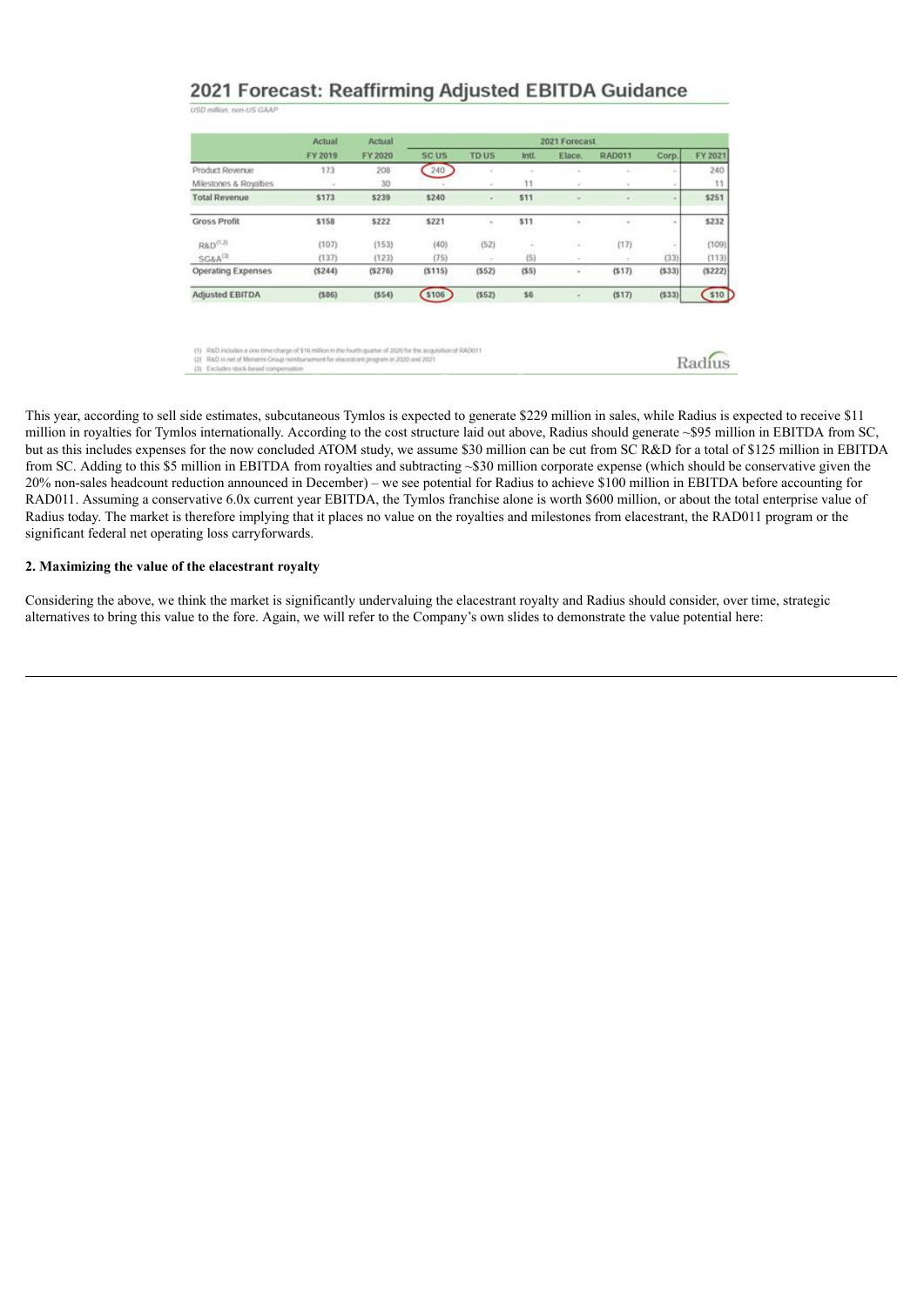# Monotherapy - Illustrative Net Revenue Scenarios



Distilling this slide into value for Radius shareholders, if we take the net present value of these cash flow streams, while adding the present value of a portion of the milestones (which comprise a total of \$20 million for development and \$300 million for sales), we believe the royalty to be worth between \$150 -\$340 million to potential royalty acquirors.

## **3. Generating cash flows to maximize the value of the Company's tax attributes**

Radius has over \$1 billion in federal net operating loss carryforwards ("NOLS"). These losses can be used to offset taxable income and the net present value of those NOLS is maximized by bringing forward as much taxable gains as possible. Spending on R&D therefore imposes a particularly high hurdle for Radius and requires a robust framework to ensure spending programs like RAD011 are being evaluated in light of the impact on the net present value of the Company's cash flows.

Combining our value for the Tymlos franchise, our range of values for the NPV of the royalty, and \$175M in NPV value for the NOLs, we think Radius shares are worth between \$13.00 - \$17.00 per share, or 80% - 135% upside from the current share price.

#### **4. Putting in place and empowering the best possible team**

As with all the companies we invest in, we aspire to see the best possible team put on the field every day and expect that team to be overseen by a board of diverse, capable, and independent directors. Independence has been a core principle of good corporate governance for decades, and in recent years that principle has been lacking at Radius. This has been outlined in one of Velan-Repertoire's missives, but it is worth repeating here: after Mr. Martin's appointment as CEO and director of Radius, the three directors subsequently appointed all have clear connections to Mr. Martin through his prior employment at either Malin plc or Novan Inc. This left the Board—until the most recent (and obviously defensive) two board appointments following the Velan-Repertoire 13D—with five members of an eight-member board all sharing prior relationships and loyalties, raising serious questions around independence. During Mr. Martin's tenure at Novan and Malin, the shares in those companies declined 63% and 1%, respectively, on an annualized basis. We are not sure how the Radius Board benefits by adding a squad of Mr. Martin's allies pulled from those companies.